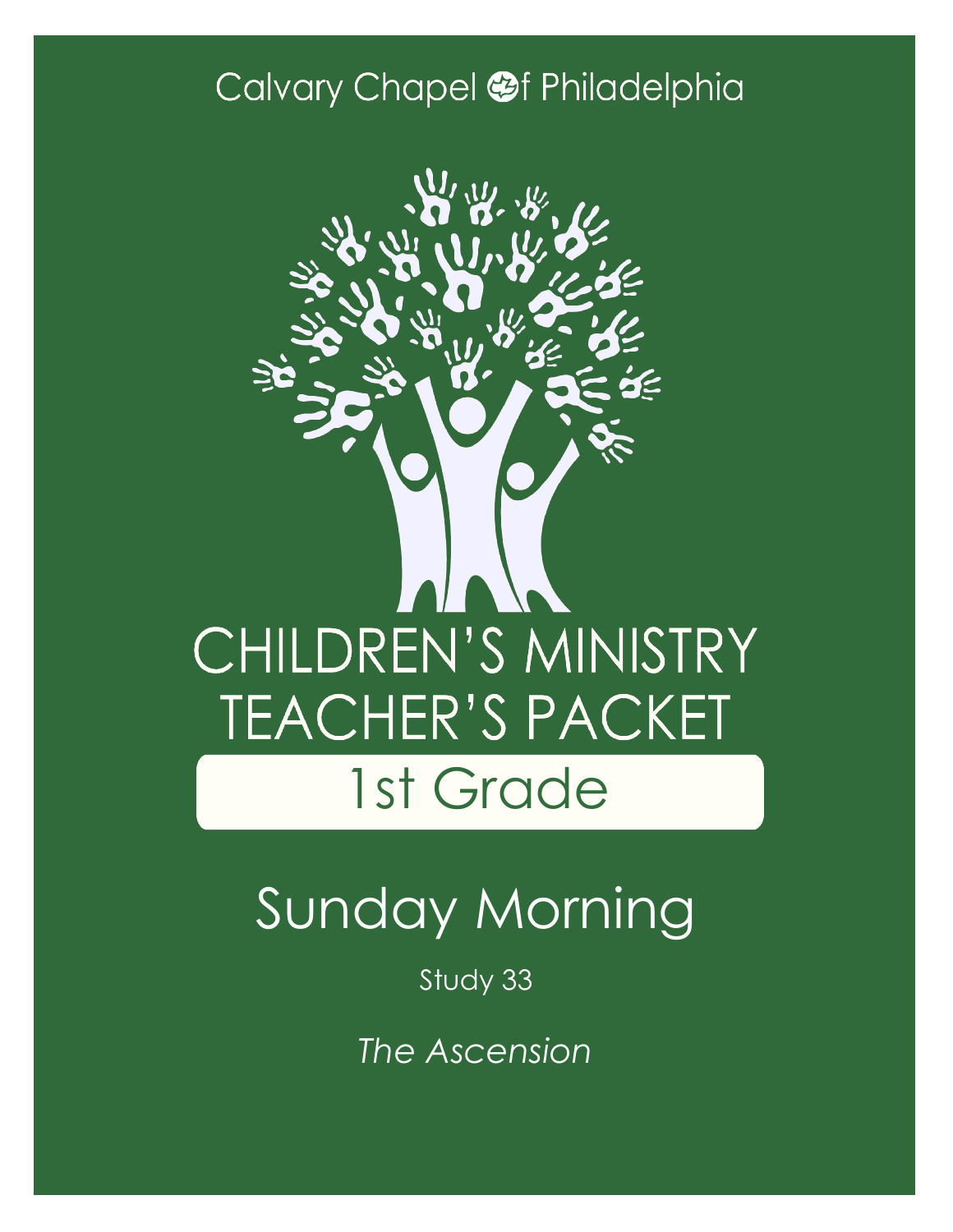### The Ascension

The Objective is the key concept for this weeks lesson. It should be the main focus of the study

These are the key verses that you will find helpful in teaching your study this week. The "Main passage" is the basis of the study, where the other verse support the objective of the lesson.

There is a memory verse for the students that relates to every study. If a student can memorize the verse for the following week you may give them a prize from the "reward box" found on your cart.

An introductory activity or question that will settle the class, draw their attention to the study and prepare their hearts for God's Word.

**Objective This lesson will show the importance of the Holy Spirit in the life of the believer using the story of Jesus ascending into heaven in Acts 1.**

#### **Key Verses**

Acts 1:1-11—Main Teaching Passage Matthew 28:16-20; Mark 16:14-20; Luke 24:50-53 (Parallel Passage) John 14:15-20, 25-26; 15:26-27; 16:5-15 Luke 11:9-13

#### **Memory Verse** - John 14:16-17a

"And I will pray the Father, and He will give you another Helper, that He may abide with you forever— the Spirit of truth,"

#### **Hook**

Review last week's memory verse, 2 Corinthians 5:17.

Ask for a volunteer. Blindfold that student and have them try to walk to a particular point in the room while your hands are on their shoulders guiding them. Then ask them to try it again without help. Ask them which one was harder.

Jesus had been a guide to His followers while He was on earth, but in today's story we will see the end of His earthly ministry, when He would no longer be around to lead them. However, He was going to leave a guide for His disciples who would lead and empower them once He left.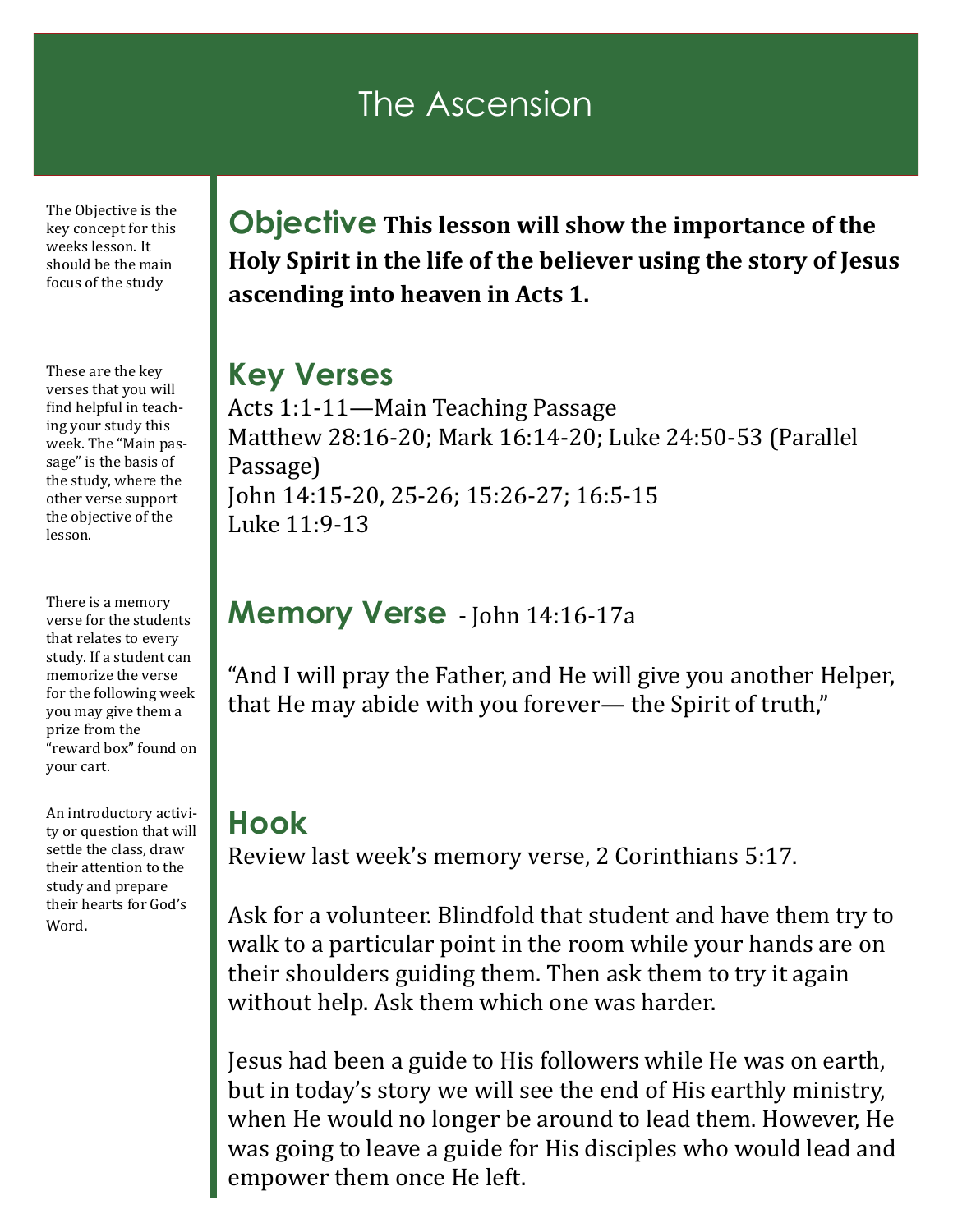What does the Bible say? This is where we will read a passage or series of passages that teach on the subject of the day.

The interpretation/ exegesis of the passage. What does this passage mean? How does this passage apply to my life?

# BOOK

Matthew, Mark, and Luke all conclude their Gospels with a record of Christ's ascension into heaven. Matthew and Mark in particular include "the Great Commission," Jesus' command for His disciples to go to all the nations preaching the good news of Jesus. The book of Acts, which is Luke's sequel to his Gospel, picks up where those Gospels left off and provides us with more details of the event.

The ascension took place forty days after the resurrection (vs. 3). During that time, Jesus did and taught many things. Last week we studied the only story to take place in the time recorded in the Bible (John 21). At the end of this period, the disciples were gathered with Jesus in Bethany outside of Jerusalem. Jesus commanded them to stay in Jerusalem until they received the promised power of the Holy Spirit. The disciples then asked if Jesus was planning on restoring the kingdom of Israel, but Jesus told them that the Father's timing for such things was not for them to know. Instead, they were to wait for the Holy Spirit to give them power to be His witnesses in Jerusalem, Judea, Samaria, and to the end of the earth. After He said that, Jesus was taken up on a cloud into heaven. As the disciples watched this happen, two angels asked them why they were gazing up into heaven and told the disciples that Jesus was going to return to earth the same way they saw Him leave. The rest of Acts 1 tells us that the disciples did return to Jerusalem and wait.

### LOOK

So far this year, we have studied through the four Gospels looking at the life of Jesus on earth. These four books take us from the beginning of Christ's life through His ministry, death, and resurrection, and end with His ascension. The book of Acts, which we will study for the remainder of the year, covers what happens next. Acts tells the story of how the Church went from a small group of ordinary people from Galilee into the Body of Christ that stretched across most of the known world at that time.

It might seem strange that Jesus would leave His disciples. They may have been sad, confused, discouraged, or afraid. Yet Jesus promised in John 14:15-20 that He would not leave them as orphans, but that He would send them a Helper. That Helper would be the Holy Spirit. Jesus told them a lot about the Holy Spirit in John 14-16 (see "Key Verses"). In fact, Jesus said that it was better for us that He leave so that He could send them the Holy Spirit (John 16:7). Through the Holy Spirit, God's presence would be with all believers all over the world, empowering them to live for Jesus and be His witnesses.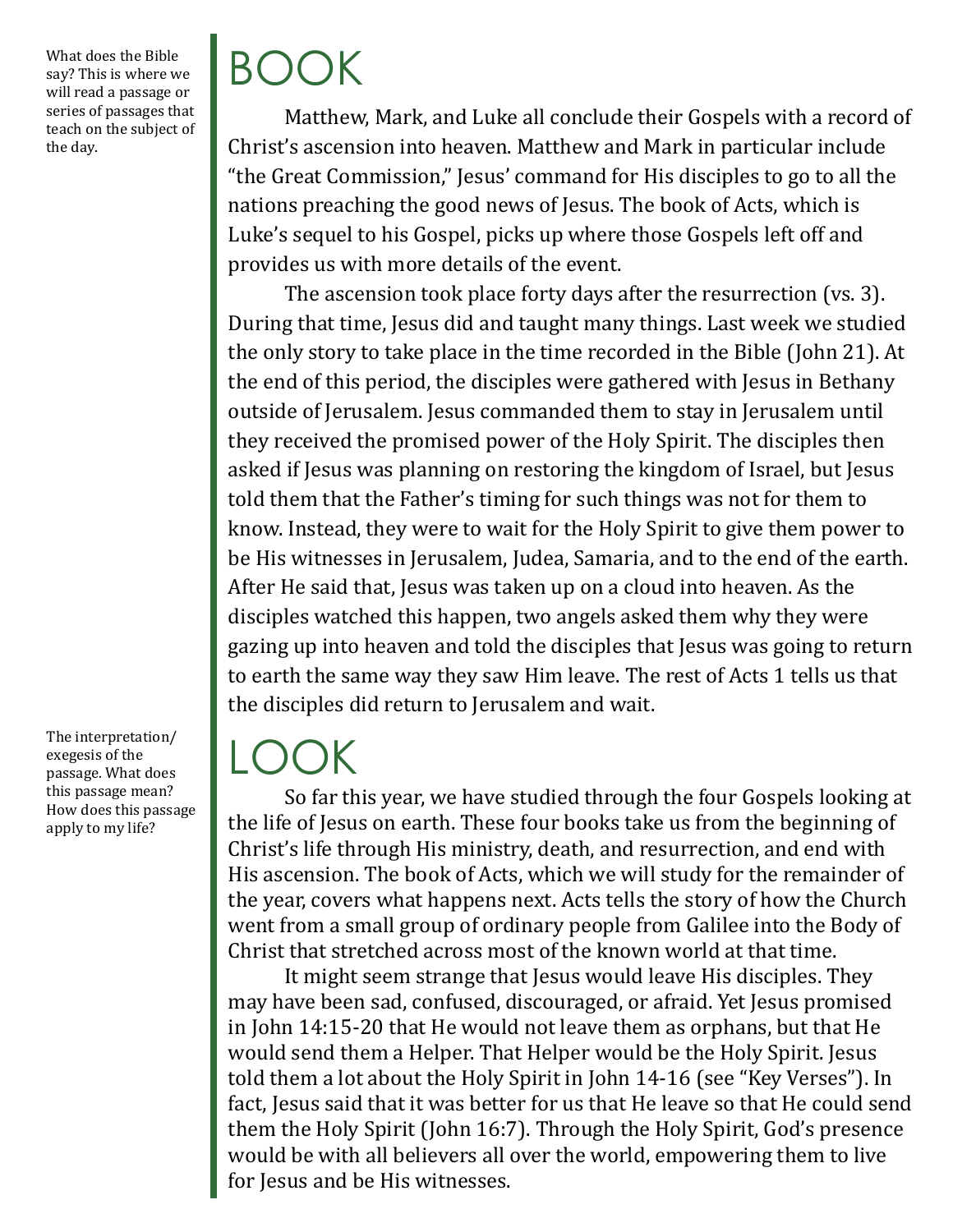### LOOK (Continued)

In today's story, Jesus said that the disciples (also known as the apostles) would be His witnesses in Jerusalem (the city they were in), Judea (the region they were in), Samaria (the region to the north), and to the end of the earth. The rest of the book of Acts will show us that they did exactly that. However, it was not the wisdom or power of the apostles that enabled this all to happen. It was the power of the Holy Spirit that took these ordinary men and made them effective witnesses to Christ. Notice also that Jesus said that the power would enable them to be witnesses. They were not conquerors but messengers who shared the love of Christ with the rest of the world.

What's amazing is that the same Power, the same Holy Spirit that enabled the apostles to change the world is available to all of us who believe. The promise of the Holy Spirit was not just a promise to Jesus' disciples back in the days of the book of Acts. He can be in us as well! The Holy Spirit is the power we need to please God, live the Christian life, and spread the Gospel. He teaches us the Word of God, helps us to overcome temptation, and emboldens us to be witnesses of the amazing things Jesus has done for us. All a believer has to do is ask, and God will fill you with the Holy Spirit, just as Jesus promised in Luke 11:9-13. As we study Acts, we will see the apostles do some amazing things, but all of it was only made possible by the power of the Holy Spirit in them.

### TOOK

As a class, memorize John 14:16-17a.

Go through the passages in John 14-16 listed in the "Key Verses" section. Make a list of all the ways the Holy Spirit helps us in our walk with the Lord.

**Pray:** Thank Jesus for leaving us the Holy Spirit to empower our lives as believers. Ask God to fill each of you with the Holy Spirit.

Parent Question: Read John 14:25-28 and 16:12-15. How does the Holy Spirit empower us to live the Christian life?

What is my response to this passage of Scripture? How should my life change according to what this passage teaches me? What are the practical things I can do throughout the week to make this true in my life?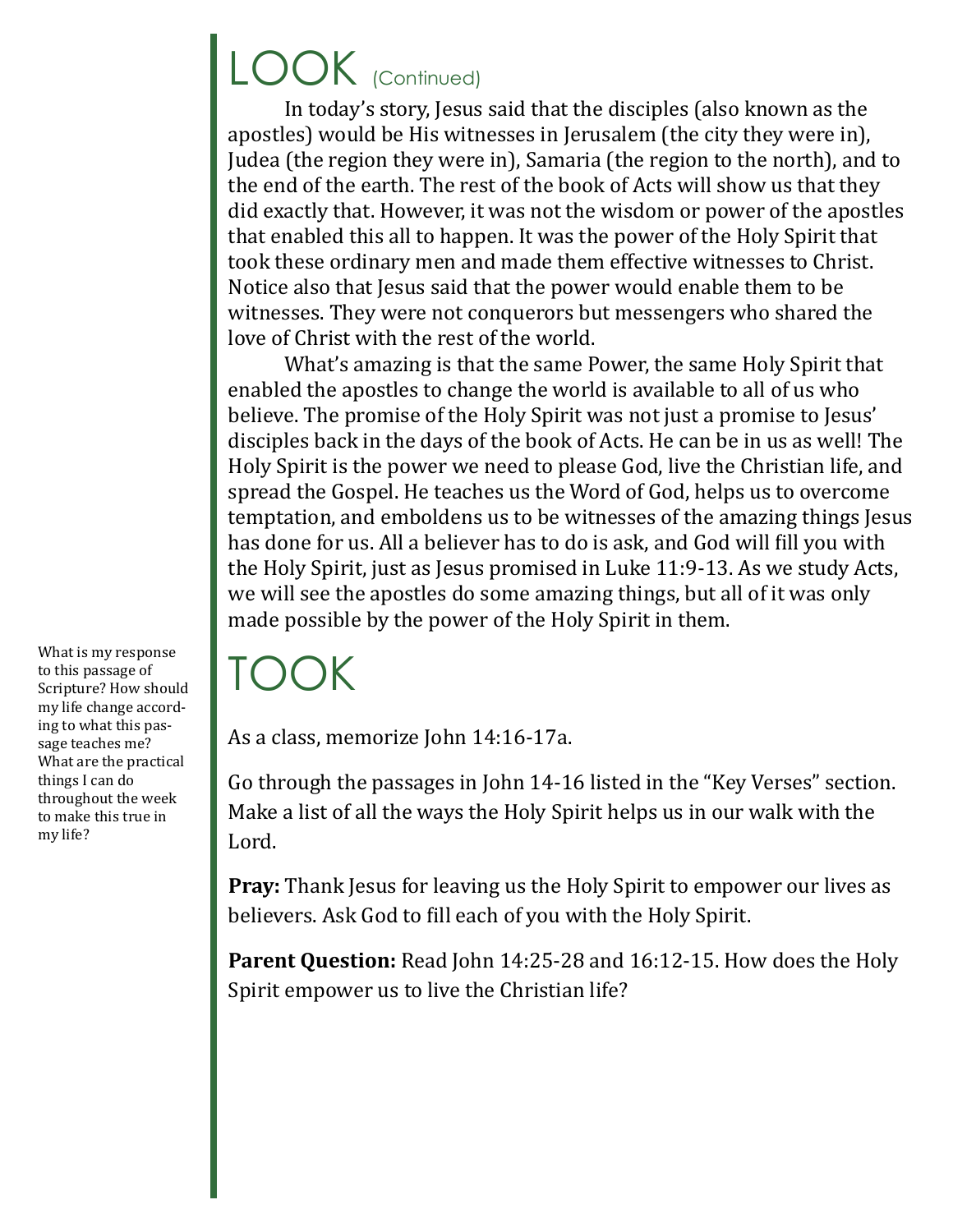## FURTHER STUDY

### **Commentary on Acts 1:1-11 by David Guzik**

*Jesus Ascends to Heaven, A New Apostle Chosen*

A. Prologue.

1. [\(Act 1:1\)](https://www.blueletterbible.org/kjv/acts/1/1/s_1019001) Reference to former writings.

The former account I made, O Theophilus, of all that Jesus began both to do and teach.

a. The **former account** is the Gospel of Luke. At one time the Gospel of Luke and the Book of Acts were joined together as one book with two "volumes."

i. Imagine what it would be like if the Book of Acts were missing. You would pick up your Bible and see the ministry of Jesus ending in the Gospel of John; next you would read about a guy named Paul writing to followers of Jesus in Rome. Who was Paul? How did the gospel get from Jerusalem to Rome? The Book of Acts answers these questions. "A great New Testament scholar has said that the title of *Acts* might be, 'How they brought the Good News from Jerusalem to Rome.'" (Barclay)

ii. Acts is written in the literary style of the Greek translation of the Old Testament, known as the Septuagint. "Since Luke can write in a different style  $(Lk. 1:1-4)$  $(Lk. 1:1-4)$  $(Lk. 1:1-4)$ , this is something deliberate. Probably he regarded himself as recording *sacred history*." (Marshall)

iii. We really don't know all that much about Luke from the New Testament. We know that he was a doctor, we know that he was a Gentile, and we know that he was a companion of Paul.

iv. There was a time when many scholars thought that Acts was sort of a romance novel of the early church, written at least 100 years after the events supposedly happened. But William Ramsay, a noted archaeologist and Bible scholar, proved that the historical record of Acts is remarkably accurate regarding the specific practices, laws and customs of the period it claims to record. It is definitely the work of contemporary eyewitnesses.

v. In the mid-1960's, A.N. Sherwin-White, an expert in Graeco-Roman history from Oxford, wrote about Acts: "The historical framework is exact. In terms of time and place the details are precise and correct … As documents these narratives belong to the same historical series as the record of provincial and imperial trials in epigraphical and literary sources of the first and early second centuries A.D. … For Acts the confirmation of historicity is overwhelming … Any attempt to reject its basic historicity even in matters of detail must now appear absurd. Roman historians have long taken it for granted."

vi. John Calvin wrote that the Book of Acts was "a kind of vast treasure." D. Martyn Lloyd-Jones called Acts "that most lyrical of books … Live in that book, I exhort you: It is a tonic, the greatest tonic I know of in the realm of the Spirit." (Cited in Stott)

b. **Theophilus** might have been a Christian wanting instruction. He might have been a Roman official being briefed by Luke about the history of the Christian movement; or the name could be symbolic, because the name **Theophilus** means "God-lover."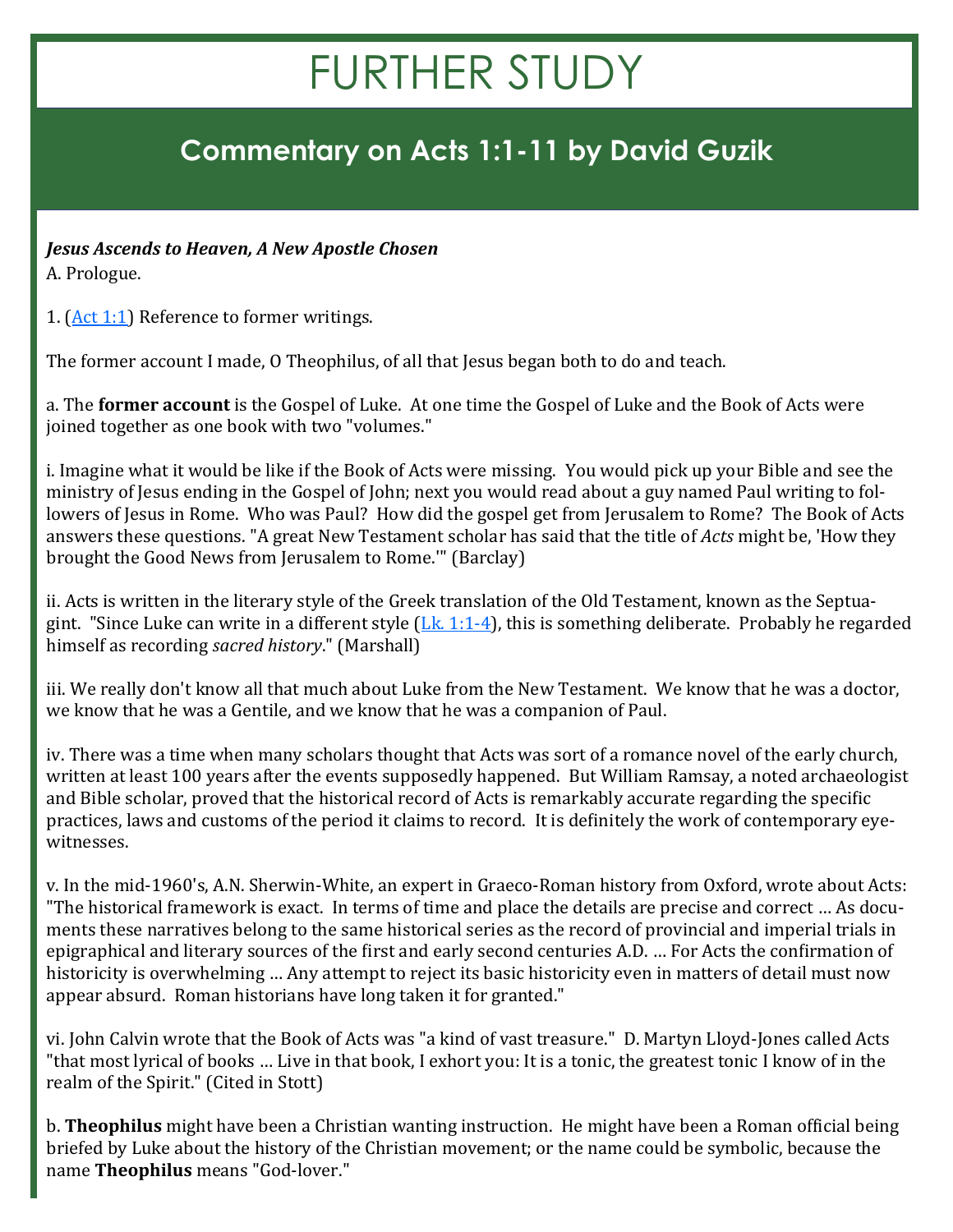i. In the introduction to the first volume ([Luke 1:3\),](https://www.blueletterbible.org/kjv/luke/1/3/s_974003) Luke addresses Theophilus with title *most excellent*, which was a way to address people who held high office.

ii. Since Acts ends with Paul awaiting trial before Caesar, some have wondered if Luke-Acts are not "defense briefs" on Paul's behalf to give a Roman official background on Paul's case. Luke arrived in Jerusalem with Paul in [Acts 21:17;](https://www.blueletterbible.org/kjv/acts/21/17/s_1039017) he left with him again on the journey to Rome in [Acts 27:1.](https://www.blueletterbible.org/kjv/acts/27/1/s_1045001) In those two years, Luke had plenty of time to research and write his gospel and the Book of Acts.

iii. Luke wanted to show Rome that Christianity was *harmless* (some Romans officials had embraced it themselves), *innocent* (Roman judges could find no basis for prosecution) and *lawful* (as the true fulfillment of Judaism, an approved religion in the Roman Empire).

c. Notice that **the former account** concerned**all that Jesus** *began* **both to do and teach**. Luke's Gospel describes only the beginning of Jesus' work; Acts describes its continuation; and the work of Jesus continues to our present day.

i. We must remember that Acts does not give us a full history of the church during this period. For example, the churches in Galilee and Samaria are barely mentioned [\(Acts 9:31\),](https://www.blueletterbible.org/kjv/acts/9/31/s_1027031) and the establishing of a strong church in Egypt during this time isn't mentioned at all.

ii. Acts takes us up to about 60 or 61 A.D., with Paul in Rome waiting to appear before Caesar Nero. This same Nero began his infamous persecutions of Christians in 64 A.D.

2.  $(Act 1:2-3)$  $(Act 1:2-3)$  $(Act 1:2-3)$  The last work of Jesus before His ascension to heaven.

Until the day in which He was taken up, after He through the Holy Spirit had given commandments to the apostles whom He had chosen, to whom He also presented Himself alive after His suffering by many infallible proofs, being seen by them during forty days and speaking of the things pertaining to the kingdom of God.

a. Jesus, **through the Holy Spirit**, instructed the apostles regarding what to do in His absence.

b. Jesus also established the fact of His resurrection with **many infallible proofs** during the **forty days** after his resurrection but before His ascension.

i. In [1 Corinthians 15:6,](https://www.blueletterbible.org/kjv/1corinthians/15/6/s_1077006) Paul describes one of these **many infallible proofs**: *He was seen by over five hundred brethren at once, of whom the greater part remain to the present*. There were more than five hundred people who had seen the resurrected Jesus, and most of them were alive some twenty-five years later in the days of Paul!

c. The teaching Jesus gave during that period is not recorded, but we are told that He used that time to speak **of the things pertaining to the kingdom of God**.

i. Many Gnostic and New Age teachers would like to think that after His resurrection, Jesus used the forty days to teach His followers strange and obscure doctrines that must be "rediscovered" with new revelations today. But Luke reminds us that Jesus simply taught them much the same material that He had taught them in His earthly ministry: **The things pertaining to the kingdom of God**.

B. The ascension of Jesus.

1. ([Act 1:4](https://www.blueletterbible.org/kjv/acts/1/4-5/s_1019004)-5) Jesus' final instructions to the disciples.

And being assembled together with *them*, He commanded them not to depart from Jerusalem, but to wait for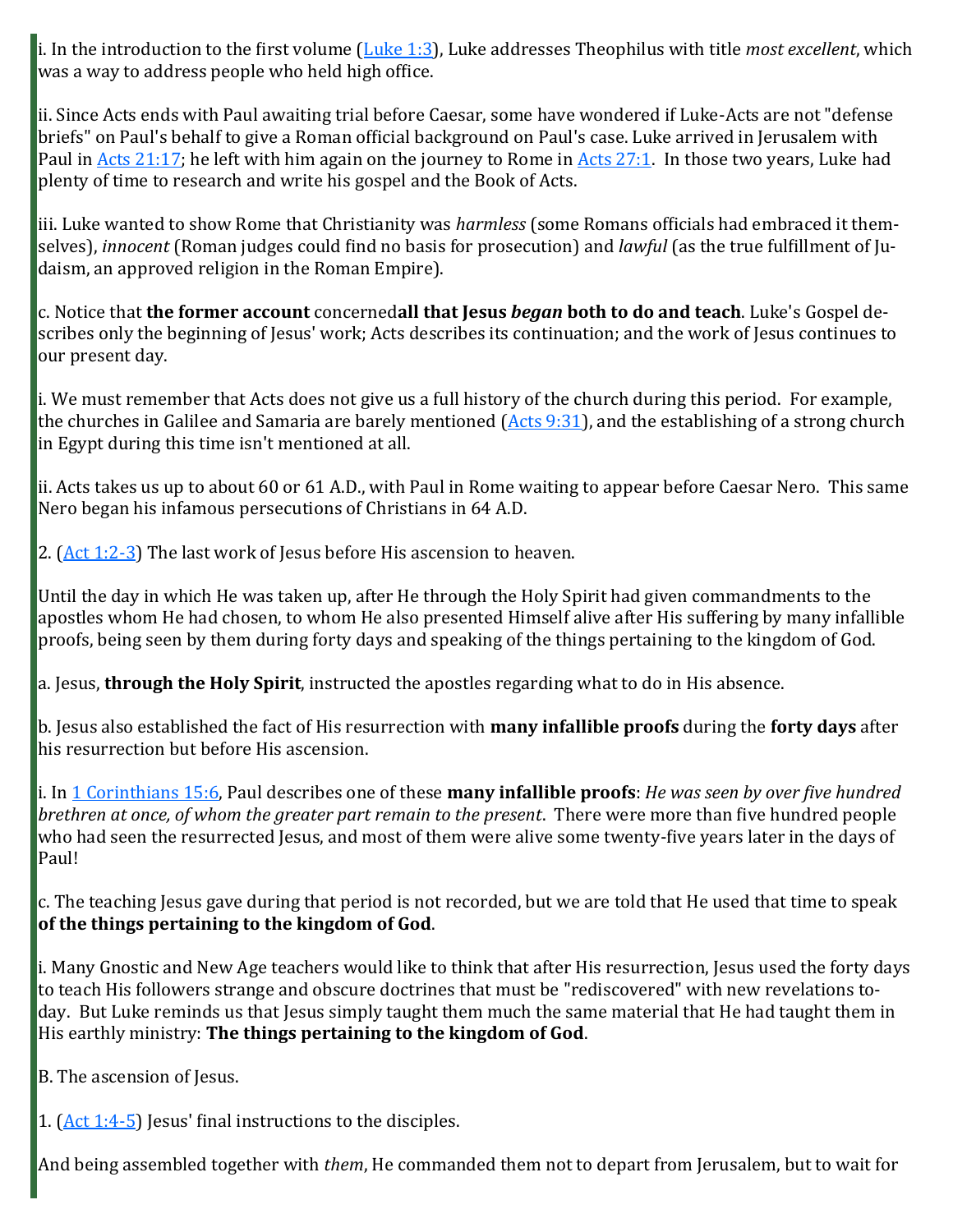the Promise of the Father, "which," *He said*, "you have heard from Me; for John truly baptized with water, but you shall be baptized with the Holy Spirit not many days from now."

a. **He commanded them not to depart from Jerusalem**: Jesus has nothing else for the disciples to do other than to wait for the coming of the Holy Spirit. He knows that they really can do nothing effective for the Kingdom of God until the Spirit comes.

b. These verses provide another of the many "Trinity in Miniature" examples. **Jesus** tells of the **Promise of the Father**, which is the coming of the **Holy Spirit**.

c. **You shall be baptized with the Holy Spirit**: The idea of being **baptized** is to be immersed or covered over in something; even as John baptized people in water, so these disciples would be "immersed" in the Holy Spirit.

i. Perhaps it is more useful to describe the baptism of the Holy Spirit more like a *condition* than an *experience*. We should perhaps ask, "*are you* baptized in the Holy Spirit?" instead of asking, "*have you been* baptized in the Holy Spirit?"

2.  $(Act 1:6)$  $(Act 1:6)$  The disciples ask Jesus a final question before His ascension.

Therefore, when they had come together, they asked Him, saying, "Lord, will You at this time restore the kingdom to Israel?"

a. **Lord, will You at this time restore the kingdom to Israel?** This was a question asked many times before. They must have believed that Jesus would certainly establish an earthly political kingdom before ascending to the Father. Of course, when Jesus ascended into heaven, He would leave them in charge of the kingdom!

i. "The verb *restore* shows that they were expecting a political and territorial kingdom; the noun *Israel* that they were expecting a national kingdom; and the adverbial clause *at this time* that they were expecting its immediate establishment." (Stott)

ii. "Marvelous is their rudeness, that when as they had been diligently instructed by the space of three whole years, they betray no less ignorance than if they had heard never a word. There are as many errors in this question as words." (Calvin)

b. The disciples certainly knew the many Old Testament prophecies describing the spiritual *and* political rebirth of Israel. The disciples probably thought that the spiritual rebirth seemed certain, so the political would come, also.

3. ([Act 1:7](https://www.blueletterbible.org/kjv/acts/1/7-8/s_1019007)-8) Jesus' final teaching and final promise before His ascension.

And He said to them, "It is not for you to know times or seasons which the Father has put in His own authority. But you shall receive power when the Holy Spirit has come upon you; and you shall be witnesses to Me in Jerusalem, and in all Judea and Samaria, and to the end of the earth."

a. **It is not for you to know**: Jesus warned the disciples against inquiring into aspects of the timing of God's kingdom, because those things belong to God the Father alone (**which the Father has put in His own authority**).

i. It was wise for Jesus not to outline His plan over the next 2,000 years. How do you think the disciples would have felt if they had known that the kingdom they wanted to see right then would not be coming for almost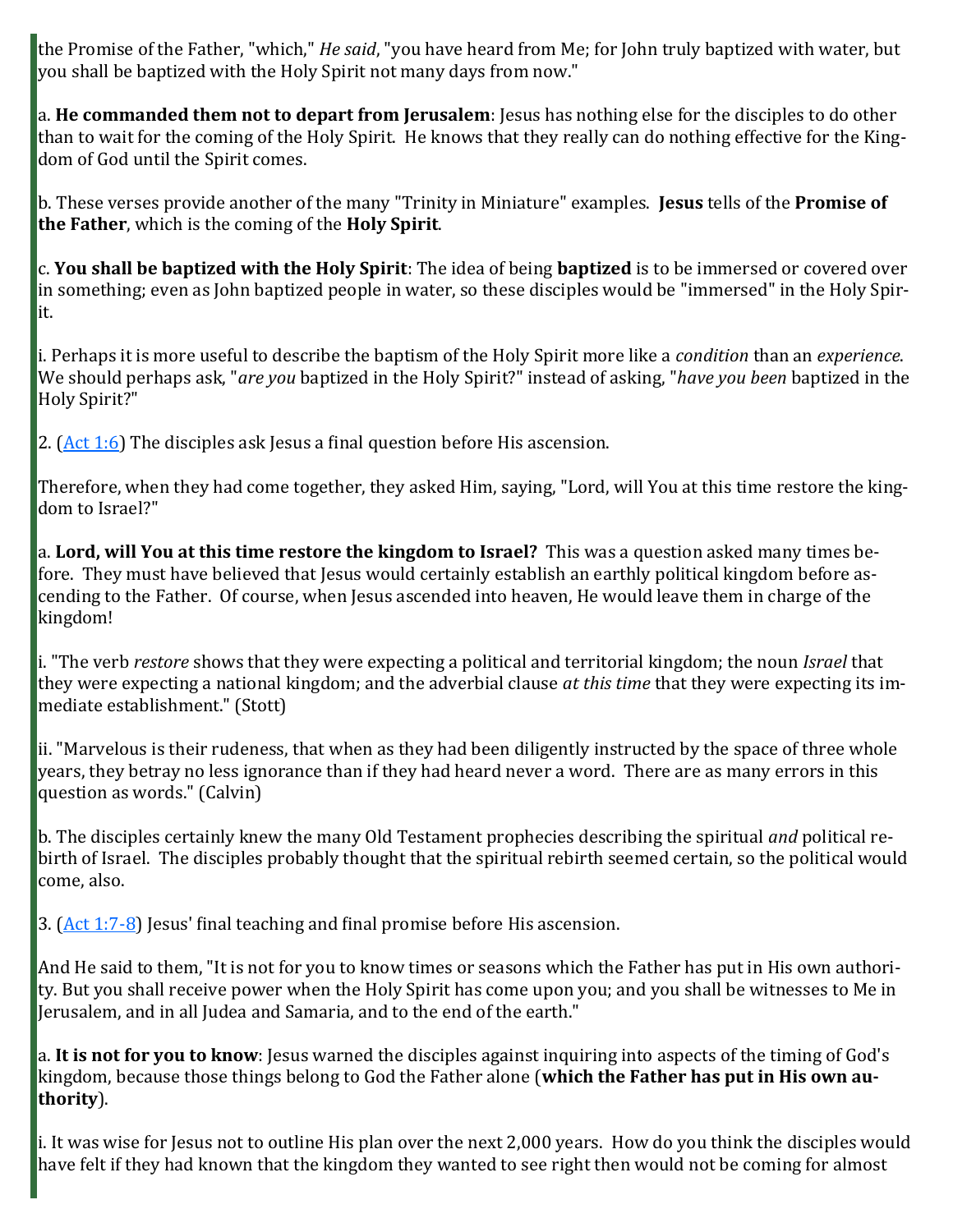#### 2,000 years?

ii. At the same time, Jesus did not say that there was to be *no* restoration of the kingdom to Israel; He simply said that speculation into the times and dates of it was not proper for the disciples.

b. **But you shall receive power**: If the political kingdom they wanted would be delayed, **power** would not. They would shortly receive power with the coming of the **Holy Spirit**.

i. The disciples were still seeing **power**, too much in terms of Caesar, and not enough in terms of Christ. Jesus offers them real power, spiritual power, but how attractive did that seem? They were thinking of political power!

c. The natural result of receiving that power would be that they would become **witnesses** of Jesus, all over the earth.

i. Notice that this really isn't a command; it is a simple statement of fact: *When* **the Holy Spirit has come upon you … you** *shall* **be witnesses of Me**. The words **shall be** are in the indicative, not the imperative. Jesus wasn't recommending that they become **witnesses**, He was saying they would be **witnesses**.

ii. If we want to be **witnesses**, we need to be filled with the Holy Spirit! Far more important than the best course in evangelism is the filling of the Holy Spirit!

iii. [Isaiah 43:10](https://www.blueletterbible.org/kjv/isaiah/43/10/s_722010) has the Lord proclaiming to His people *You are My witnesses*. A cultic group today claims that this is their mandate for being "Jehovah's Witnesses." Unfortunately, they fail to see **Isaiah 43:10** in the context of [Acts 1:8;](https://www.blueletterbible.org/kjv/acts/1/8/s_1019008) we are truly *Yahweh's Witnesses* when we are *Jesus' Witnesses*.

d. The progress of the spread of the Gospel from **Jerusalem**, to **Judea and Samaria**, and then **to the end of the earth** becomes the outline of Acts. Acts [chapters 1](https://www.blueletterbible.org/kjv/acts/1/1-26/s_1019001) through [7](https://www.blueletterbible.org/kjv/acts/7/1-60/s_1025001) describe the gospel in **Jerusalem**, [chapters](https://www.blueletterbible.org/kjv/acts/8/1-40/s_1026001)  [8](https://www.blueletterbible.org/kjv/acts/8/1-40/s_1026001) through [12](https://www.blueletterbible.org/kjv/acts/12/1-25/s_1030001) speak of the gospel in **Judea and Samaria**, and [chapters 13](https://www.blueletterbible.org/kjv/acts/13/1-52/s_1031001) through [28](https://www.blueletterbible.org/kjv/acts/28/1-31/s_1046001) tell of the gospel going **to the end of the earth**.

i. We might imagine the objections to the places of ministry Jesus described. **Jerusalem** was where Jesus was executed at the word of an angry mob; **Judea** rejected His ministry; **Samaria** was regarded as a wasteland of impure half-breeds; and in the **uttermost parts of the earth**, the Gentiles were seen as nothing better than fuel for the fires of Hell. Yet God wanted a witness sent to all of these places.

4.  $(Act 1:9-11)$  $(Act 1:9-11)$  $(Act 1:9-11)$  Jesus ascends into heaven.

Now when He had spoken these things, while they watched, He was taken up, and a cloud received Him out of their sight. And while they looked steadfastly toward heaven as He went up, behold, two men stood by them in white apparel, who also said, "Men of Galilee, why do you stand gazing up into heaven? This *same* Jesus, who was taken up from you into heaven, will so come in like manner as you saw Him go into heaven."

a. Jesus was taken up from them, as He was blessing them ([Luke 24:50\)](https://www.blueletterbible.org/kjv/luke/24/50/s_997050). As He slowly disappeared into the sky, surrounded by a **cloud** (of Shekinah glory?), they continued to gaze upward.

b. Why did Jesus ascend this way? He certainly could have simply "vanished" to the Father's presence in a secret sort of way. But with the ascension, Jesus wanted His followers to know that He was gone for good, as opposed to the way He appeared and reappeared during the forty days after the resurrection.

i. Remember Jesus' words to His disciples in [John 16:7:](https://www.blueletterbible.org/kjv/john/16/7/s_1013007) *It is to your advantage that I go away; for if I do not go away, the Helper will not come to you; but if I depart, I will send Him to you.* Now the disciples could know that